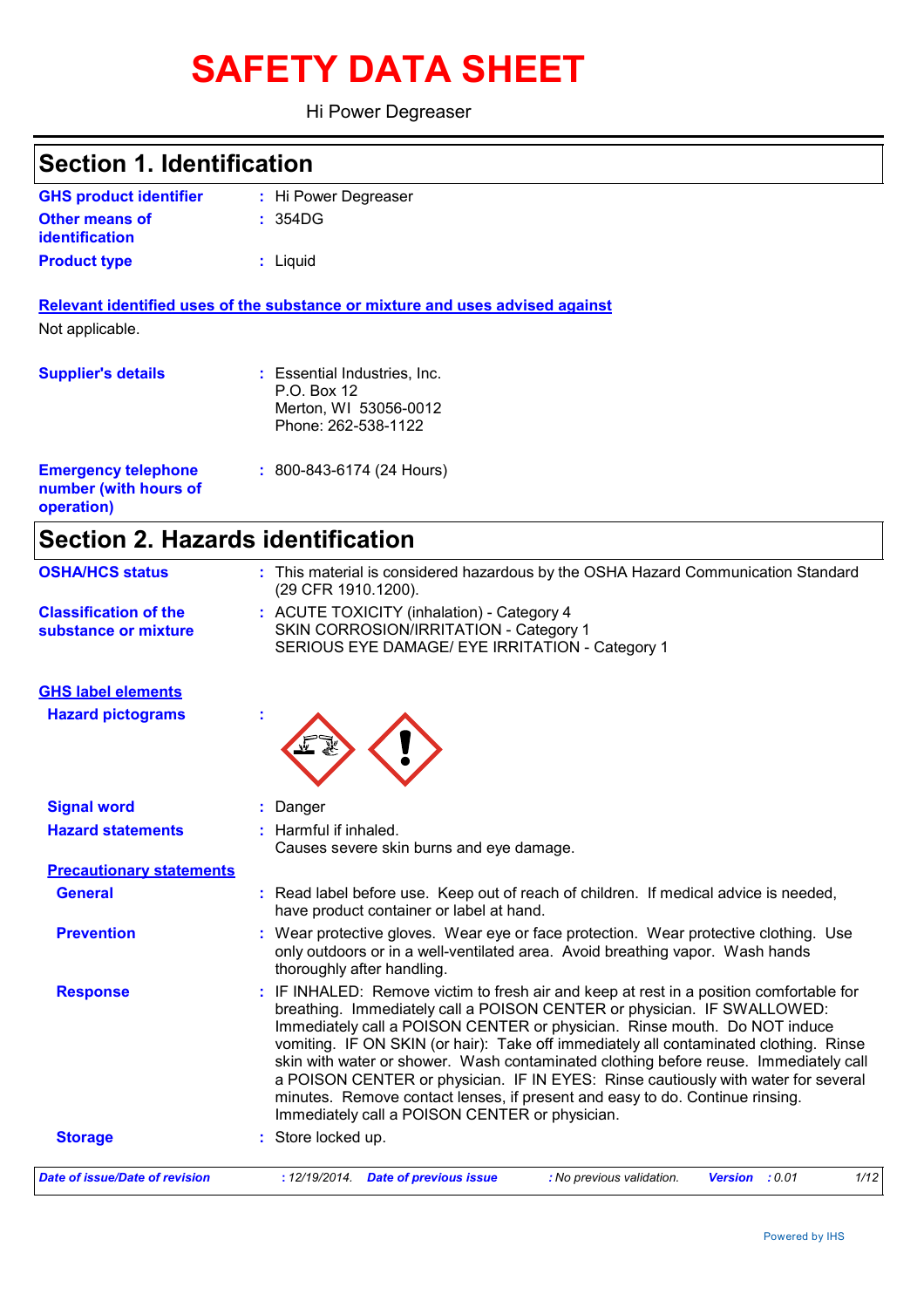### **Section 2. Hazards identification**

**Disposal :** Dispose of contents and container in accordance with all local, regional, national and international regulations.

#### **Hazards not otherwise classified**

### **Section 3. Composition/information on ingredients**

**:** None known.

| <b>Substance/mixture</b> | : Mixture       |
|--------------------------|-----------------|
| Other means of           | : Not available |
| <b>identification</b>    |                 |

#### **CAS number/other identifiers**

| <b>CAS number</b>        | : Not applicable |               |                   |
|--------------------------|------------------|---------------|-------------------|
| <b>Product code</b>      | : 354DG          |               |                   |
| <b>Ingredient name</b>   |                  | $\frac{9}{6}$ | <b>CAS number</b> |
| 2-butoxyethanol          |                  | $ 5 - 10$     | 111-76-2          |
| pentasodium triphosphate |                  | $1 - 5$       | 7758-29-4         |
| 2-aminoethanol           |                  | $1 - 5$       | 141-43-5          |

Any concentration shown as a range is to protect confidentiality or is due to batch variation.

**There are no additional ingredients present which, within the current knowledge of the supplier and in the concentrations applicable, are classified as hazardous to health or the environment and hence require reporting in this section.**

**Occupational exposure limits, if available, are listed in Section 8.**

### **Section 4. First aid measures**

### **Description of necessary first aid measures**

| <b>Eye contact</b>             | : Get medical attention immediately. Call a poison center or physician. Immediately flush<br>eyes with plenty of water, occasionally lifting the upper and lower eyelids. Check for and<br>remove any contact lenses. Continue to rinse for at least 10 minutes. Chemical burns<br>must be treated promptly by a physician.                                                                                                                                                                                                                                                                                                                                                                                                                                                                                                                                                                                  |
|--------------------------------|--------------------------------------------------------------------------------------------------------------------------------------------------------------------------------------------------------------------------------------------------------------------------------------------------------------------------------------------------------------------------------------------------------------------------------------------------------------------------------------------------------------------------------------------------------------------------------------------------------------------------------------------------------------------------------------------------------------------------------------------------------------------------------------------------------------------------------------------------------------------------------------------------------------|
| <b>Inhalation</b>              | : Get medical attention immediately. Call a poison center or physician. Remove victim to<br>fresh air and keep at rest in a position comfortable for breathing. If it is suspected that<br>fumes are still present, the rescuer should wear an appropriate mask or self-contained<br>breathing apparatus. If not breathing, if breathing is irregular or if respiratory arrest<br>occurs, provide artificial respiration or oxygen by trained personnel. It may be<br>dangerous to the person providing aid to give mouth-to-mouth resuscitation. If<br>unconscious, place in recovery position and get medical attention immediately. Maintain<br>an open airway. Loosen tight clothing such as a collar, tie, belt or waistband. In case of<br>inhalation of decomposition products in a fire, symptoms may be delayed. The exposed<br>person may need to be kept under medical surveillance for 48 hours. |
| <b>Skin contact</b>            | : Get medical attention immediately. Call a poison center or physician. Flush<br>contaminated skin with plenty of water. Remove contaminated clothing and shoes.<br>Wash contaminated clothing thoroughly with water before removing it, or wear gloves.<br>Continue to rinse for at least 10 minutes. Chemical burns must be treated promptly by a<br>physician. Wash clothing before reuse. Clean shoes thoroughly before reuse.                                                                                                                                                                                                                                                                                                                                                                                                                                                                           |
| <b>Ingestion</b>               | : Get medical attention immediately. Call a poison center or physician. Wash out mouth<br>with water. Remove dentures if any. Remove victim to fresh air and keep at rest in a<br>position comfortable for breathing. If material has been swallowed and the exposed<br>person is conscious, give small quantities of water to drink. Stop if the exposed person<br>feels sick as vomiting may be dangerous. Do not induce vomiting unless directed to do<br>so by medical personnel. If vomiting occurs, the head should be kept low so that vomit<br>does not enter the lungs. Chemical burns must be treated promptly by a physician.<br>Never give anything by mouth to an unconscious person. If unconscious, place in                                                                                                                                                                                  |
| Date of issue/Date of revision | : 12/19/2014 Date of previous issue<br>Version : 0.01<br>: No previous validation.<br>2/12                                                                                                                                                                                                                                                                                                                                                                                                                                                                                                                                                                                                                                                                                                                                                                                                                   |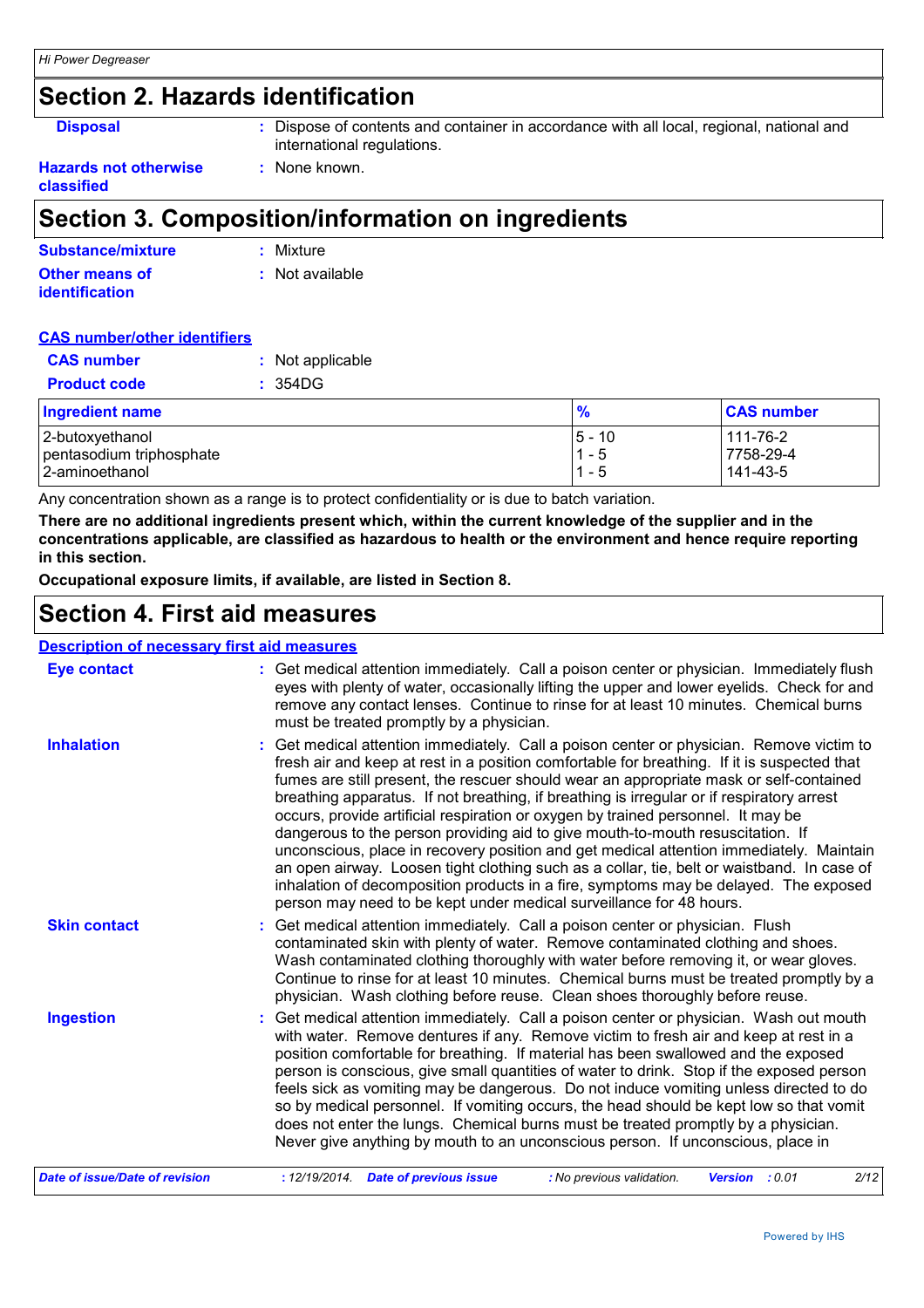### **Section 4. First aid measures**

recovery position and get medical attention immediately. Maintain an open airway. Loosen tight clothing such as a collar, tie, belt or waistband.

#### **Most important symptoms/effects, acute and delayed**

| <b>Potential acute health effects</b> |                                                                                                                                                                                                                                                                                                                                                                                                                 |
|---------------------------------------|-----------------------------------------------------------------------------------------------------------------------------------------------------------------------------------------------------------------------------------------------------------------------------------------------------------------------------------------------------------------------------------------------------------------|
| <b>Eye contact</b>                    | : Causes serious eye damage.                                                                                                                                                                                                                                                                                                                                                                                    |
| <b>Inhalation</b>                     | : Harmful if inhaled. May give off gas, vapor or dust that is very irritating or corrosive to<br>the respiratory system. Exposure to decomposition products may cause a health<br>hazard. Serious effects may be delayed following exposure.                                                                                                                                                                    |
| <b>Skin contact</b>                   | : Causes severe burns.                                                                                                                                                                                                                                                                                                                                                                                          |
| <b>Ingestion</b>                      | : May cause burns to mouth, throat and stomach.                                                                                                                                                                                                                                                                                                                                                                 |
| <b>Over-exposure signs/symptoms</b>   |                                                                                                                                                                                                                                                                                                                                                                                                                 |
| <b>Eye contact</b>                    | : Adverse symptoms may include the following:<br>pain<br>watering<br>redness                                                                                                                                                                                                                                                                                                                                    |
| <b>Inhalation</b>                     | : No specific data.                                                                                                                                                                                                                                                                                                                                                                                             |
| <b>Skin contact</b>                   | : Adverse symptoms may include the following:<br>pain or irritation<br>redness<br>blistering may occur                                                                                                                                                                                                                                                                                                          |
| <b>Ingestion</b>                      | : Adverse symptoms may include the following:<br>stomach pains                                                                                                                                                                                                                                                                                                                                                  |
|                                       | <u>Indication of immediate medical attention and special treatment needed, if necessary</u>                                                                                                                                                                                                                                                                                                                     |
| <b>Notes to physician</b>             | : In case of inhalation of decomposition products in a fire, symptoms may be delayed.<br>The exposed person may need to be kept under medical surveillance for 48 hours.                                                                                                                                                                                                                                        |
| <b>Specific treatments</b>            | : No specific treatment.                                                                                                                                                                                                                                                                                                                                                                                        |
| <b>Protection of first-aiders</b>     | : No action shall be taken involving any personal risk or without suitable training. If it is<br>suspected that fumes are still present, the rescuer should wear an appropriate mask or<br>self-contained breathing apparatus. It may be dangerous to the person providing aid to<br>give mouth-to-mouth resuscitation. Wash contaminated clothing thoroughly with water<br>before removing it, or wear gloves. |

**See toxicological information (Section 11)**

### **Section 5. Fire-fighting measures**

| <b>Extinguishing media</b>                           |                                                                                                                                                                  |  |  |  |
|------------------------------------------------------|------------------------------------------------------------------------------------------------------------------------------------------------------------------|--|--|--|
| <b>Suitable extinguishing</b><br>media               | : Use an extinguishing agent suitable for the surrounding fire.                                                                                                  |  |  |  |
| <b>Unsuitable extinguishing</b><br>media             | : None known.                                                                                                                                                    |  |  |  |
| <b>Specific hazards arising</b><br>from the chemical | : In a fire or if heated, a pressure increase will occur and the container may burst.                                                                            |  |  |  |
| <b>Hazardous thermal</b><br>decomposition products   | : Decomposition products may include the following materials:<br>carbon dioxide<br>carbon monoxide<br>nitrogen oxides<br>phosphorus oxides<br>metal oxide/oxides |  |  |  |
| Date of issue/Date of revision                       | 3/12<br><b>Date of previous issue</b><br>: 0.01<br>: 12/19/2014.<br>: No previous validation.<br><b>Version</b>                                                  |  |  |  |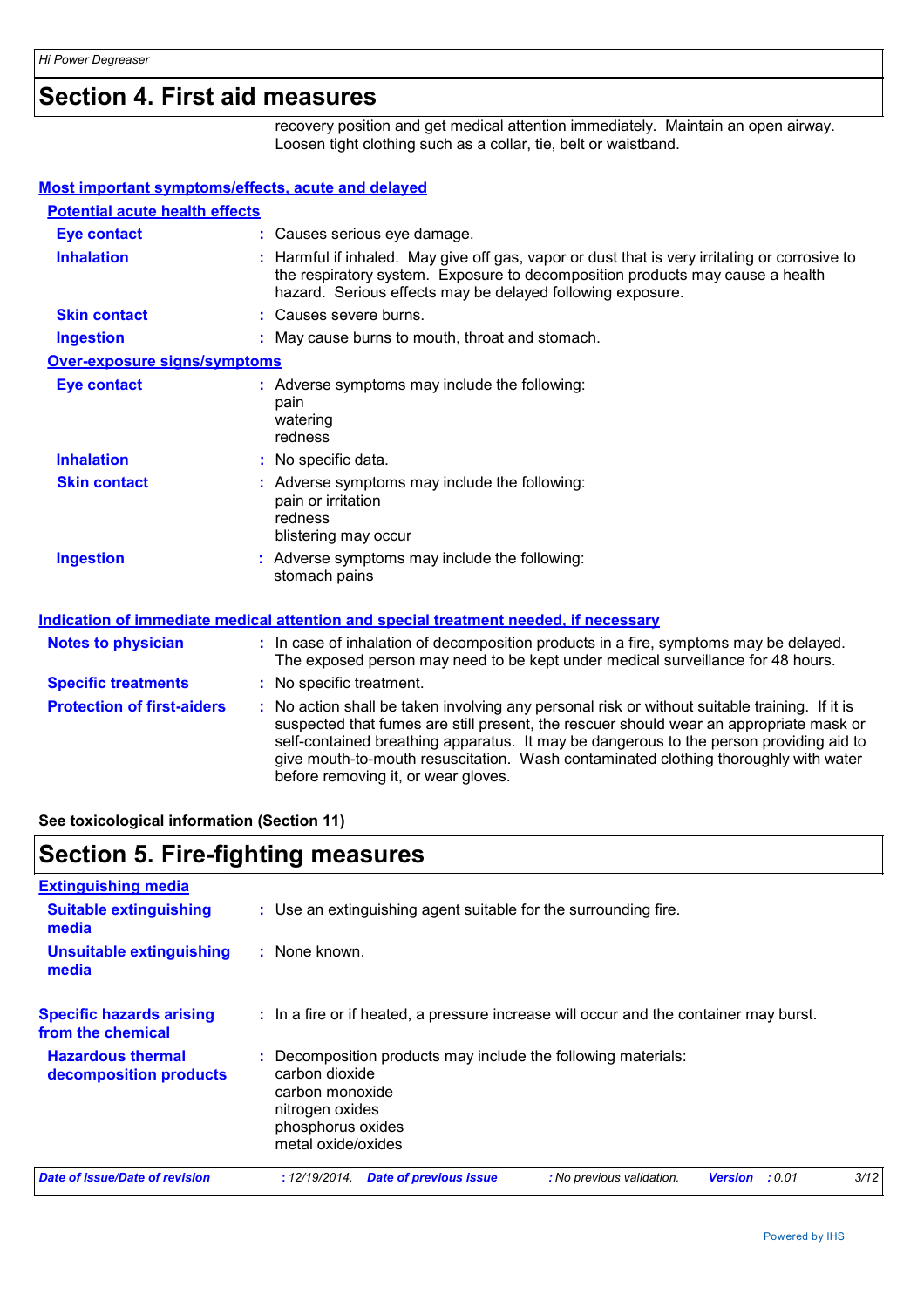## **Section 5. Fire-fighting measures**

| <b>Special protective actions</b><br>for fire-fighters | : Promptly isolate the scene by removing all persons from the vicinity of the incident if<br>there is a fire. No action shall be taken involving any personal risk or without suitable<br>training. |
|--------------------------------------------------------|-----------------------------------------------------------------------------------------------------------------------------------------------------------------------------------------------------|
| <b>Special protective</b>                              | : Fire-fighters should wear appropriate protective equipment and self-contained breathing                                                                                                           |
| equipment for fire-fighters                            | apparatus (SCBA) with a full face-piece operated in positive pressure mode.                                                                                                                         |

## **Section 6. Accidental release measures**

|                                                              | Personal precautions, protective equipment and emergency procedures                                                                                                                                                                                                                                                                                                                                                                                                                                                                                                                                                                                                                                        |
|--------------------------------------------------------------|------------------------------------------------------------------------------------------------------------------------------------------------------------------------------------------------------------------------------------------------------------------------------------------------------------------------------------------------------------------------------------------------------------------------------------------------------------------------------------------------------------------------------------------------------------------------------------------------------------------------------------------------------------------------------------------------------------|
| For non-emergency<br>personnel                               | : No action shall be taken involving any personal risk or without suitable training.<br>Evacuate surrounding areas. Keep unnecessary and unprotected personnel from<br>entering. Do not touch or walk through spilled material. Do not breathe vapor or mist.<br>Provide adequate ventilation. Wear appropriate respirator when ventilation is<br>inadequate. Put on appropriate personal protective equipment.                                                                                                                                                                                                                                                                                            |
| For emergency responders                                     | If specialised clothing is required to deal with the spillage, take note of any information<br>÷.<br>in Section 8 on suitable and unsuitable materials. See also the information in "For non-<br>emergency personnel".                                                                                                                                                                                                                                                                                                                                                                                                                                                                                     |
| <b>Environmental precautions</b>                             | : Avoid dispersal of spilled material and runoff and contact with soil, waterways, drains<br>and sewers. Inform the relevant authorities if the product has caused environmental<br>pollution (sewers, waterways, soil or air).                                                                                                                                                                                                                                                                                                                                                                                                                                                                            |
| <b>Methods and materials for containment and cleaning up</b> |                                                                                                                                                                                                                                                                                                                                                                                                                                                                                                                                                                                                                                                                                                            |
| <b>Small spill</b>                                           | : Stop leak if without risk. Move containers from spill area. Dilute with water and mop up<br>if water-soluble. Alternatively, or if water-insoluble, absorb with an inert dry material and<br>place in an appropriate waste disposal container. Dispose of via a licensed waste<br>disposal contractor.                                                                                                                                                                                                                                                                                                                                                                                                   |
| <b>Large spill</b>                                           | Stop leak if without risk. Move containers from spill area. Approach release from<br>upwind. Prevent entry into sewers, water courses, basements or confined areas. Wash<br>spillages into an effluent treatment plant or proceed as follows. Contain and collect<br>spillage with non-combustible, absorbent material e.g. sand, earth, vermiculite or<br>diatomaceous earth and place in container for disposal according to local regulations<br>(see Section 13). Dispose of via a licensed waste disposal contractor. Contaminated<br>absorbent material may pose the same hazard as the spilled product. Note: see<br>Section 1 for emergency contact information and Section 13 for waste disposal. |

## **Section 7. Handling and storage**

### **Precautions for safe handling**

| <b>Protective measures</b>                       | : Put on appropriate personal protective equipment (see Section 8). Do not get in eyes or<br>on skin or clothing. Do not breathe vapor or mist. Do not ingest. Use only with<br>adequate ventilation. Wear appropriate respirator when ventilation is inadequate. Keep<br>in the original container or an approved alternative made from a compatible material,<br>kept tightly closed when not in use. Keep away from acids. Empty containers retain<br>product residue and can be hazardous. Do not reuse container. |
|--------------------------------------------------|------------------------------------------------------------------------------------------------------------------------------------------------------------------------------------------------------------------------------------------------------------------------------------------------------------------------------------------------------------------------------------------------------------------------------------------------------------------------------------------------------------------------|
| <b>Advice on general</b><br>occupational hygiene | : Eating, drinking and smoking should be prohibited in areas where this material is<br>handled, stored and processed. Workers should wash hands and face before eating,<br>drinking and smoking. Remove contaminated clothing and protective equipment before<br>entering eating areas. See also Section 8 for additional information on hygiene<br>measures.                                                                                                                                                          |

| Date of issue/Date of revision |  | : 12/19/2014 Date of previous issue | : No previous validation. | <b>Version</b> : 0.01 |  |  |
|--------------------------------|--|-------------------------------------|---------------------------|-----------------------|--|--|
|--------------------------------|--|-------------------------------------|---------------------------|-----------------------|--|--|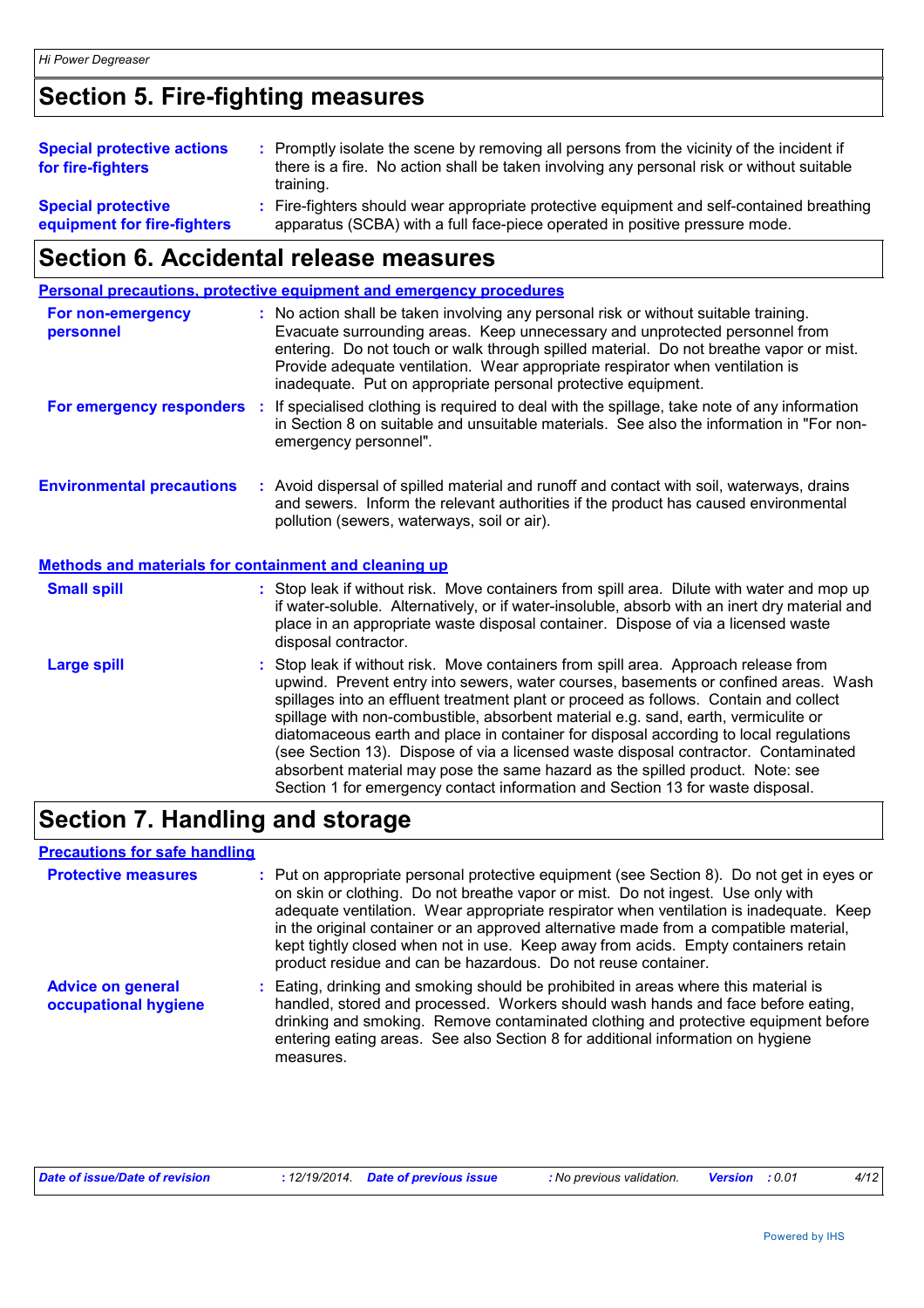## **Section 7. Handling and storage**

| <b>Conditions for safe storage,</b> | : Store in accordance with local regulations. Store in original container protected from  |
|-------------------------------------|-------------------------------------------------------------------------------------------|
| including any                       | direct sunlight in a dry, cool and well-ventilated area, away from incompatible materials |
| <b>incompatibilities</b>            | and food and drink. Store locked up. Separate from acids. Keep container tightly          |
|                                     | closed and sealed until ready for use. Containers that have been opened must be           |
|                                     | carefully resealed and kept upright to prevent leakage. Do not store in unlabeled         |
|                                     | containers. Use appropriate containment to avoid environmental contamination.             |

## **Section 8. Exposure controls/personal protection**

#### **Control parameters**

### **Occupational exposure limits**

| <b>Ingredient name</b> | <b>Exposure limits</b>                                                           |
|------------------------|----------------------------------------------------------------------------------|
| 2-butoxyethanol        | <b>ACGIH TLV (United States, 6/2013).</b>                                        |
|                        | TWA: 20 ppm 8 hours.                                                             |
|                        | OSHA PEL 1989 (United States, 3/1989).                                           |
|                        | Absorbed through skin.                                                           |
|                        | TWA: 25 ppm 8 hours.                                                             |
|                        | TWA: 120 mg/m <sup>3</sup> 8 hours.                                              |
|                        | NIOSH REL (United States, 10/2013).                                              |
|                        | Absorbed through skin.                                                           |
|                        | TWA: 5 ppm 10 hours.                                                             |
|                        | TWA: 24 mg/m <sup>3</sup> 10 hours.                                              |
|                        | OSHA PEL (United States, 2/2013).                                                |
|                        | Absorbed through skin.                                                           |
|                        | TWA: 50 ppm 8 hours.                                                             |
|                        | TWA: 240 mg/m <sup>3</sup> 8 hours.                                              |
| 2-aminoethanol         | <b>ACGIH TLV (United States, 6/2013).</b>                                        |
|                        | TWA: 3 ppm 8 hours.                                                              |
|                        | TWA: 7.5 mg/m <sup>3</sup> 8 hours.                                              |
|                        | STEL: 6 ppm 15 minutes.                                                          |
|                        | STEL: 15 mg/m <sup>3</sup> 15 minutes.<br>OSHA PEL 1989 (United States, 3/1989). |
|                        | TWA: 3 ppm 8 hours.                                                              |
|                        | TWA: 8 mg/m <sup>3</sup> 8 hours.                                                |
|                        | STEL: 6 ppm 15 minutes.                                                          |
|                        | STEL: 15 mg/m <sup>3</sup> 15 minutes.                                           |
|                        | NIOSH REL (United States, 10/2013).                                              |
|                        | TWA: 3 ppm 10 hours.                                                             |
|                        | TWA: 8 mg/m <sup>3</sup> 10 hours.                                               |
|                        | STEL: 6 ppm 15 minutes.                                                          |
|                        | STEL: 15 mg/m <sup>3</sup> 15 minutes.                                           |
|                        | OSHA PEL (United States, 2/2013).                                                |
|                        | TWA: 3 ppm 8 hours.                                                              |
|                        | TWA: 6 mg/m <sup>3</sup> 8 hours.                                                |
|                        |                                                                                  |

| <b>Appropriate engineering</b><br><b>controls</b> | : Use only with adequate ventilation. Use process enclosures, local exhaust ventilation or<br>other engineering controls to keep worker exposure to airborne contaminants below any<br>recommended or statutory limits.                                                                                                         |
|---------------------------------------------------|---------------------------------------------------------------------------------------------------------------------------------------------------------------------------------------------------------------------------------------------------------------------------------------------------------------------------------|
| <b>Environmental exposure</b><br><b>controls</b>  | : Emissions from ventilation or work process equipment should be checked to ensure<br>they comply with the requirements of environmental protection legislation. In some<br>cases, fume scrubbers, filters or engineering modifications to the process equipment<br>will be necessary to reduce emissions to acceptable levels. |

### **Individual protection measures**

| Date of issue/Date of revision | .12/19/2014. | <b>Date of previous issue</b> | : No previous validation. | : 0.01<br><b>Version</b> | 5/12 |
|--------------------------------|--------------|-------------------------------|---------------------------|--------------------------|------|
|                                |              |                               |                           |                          |      |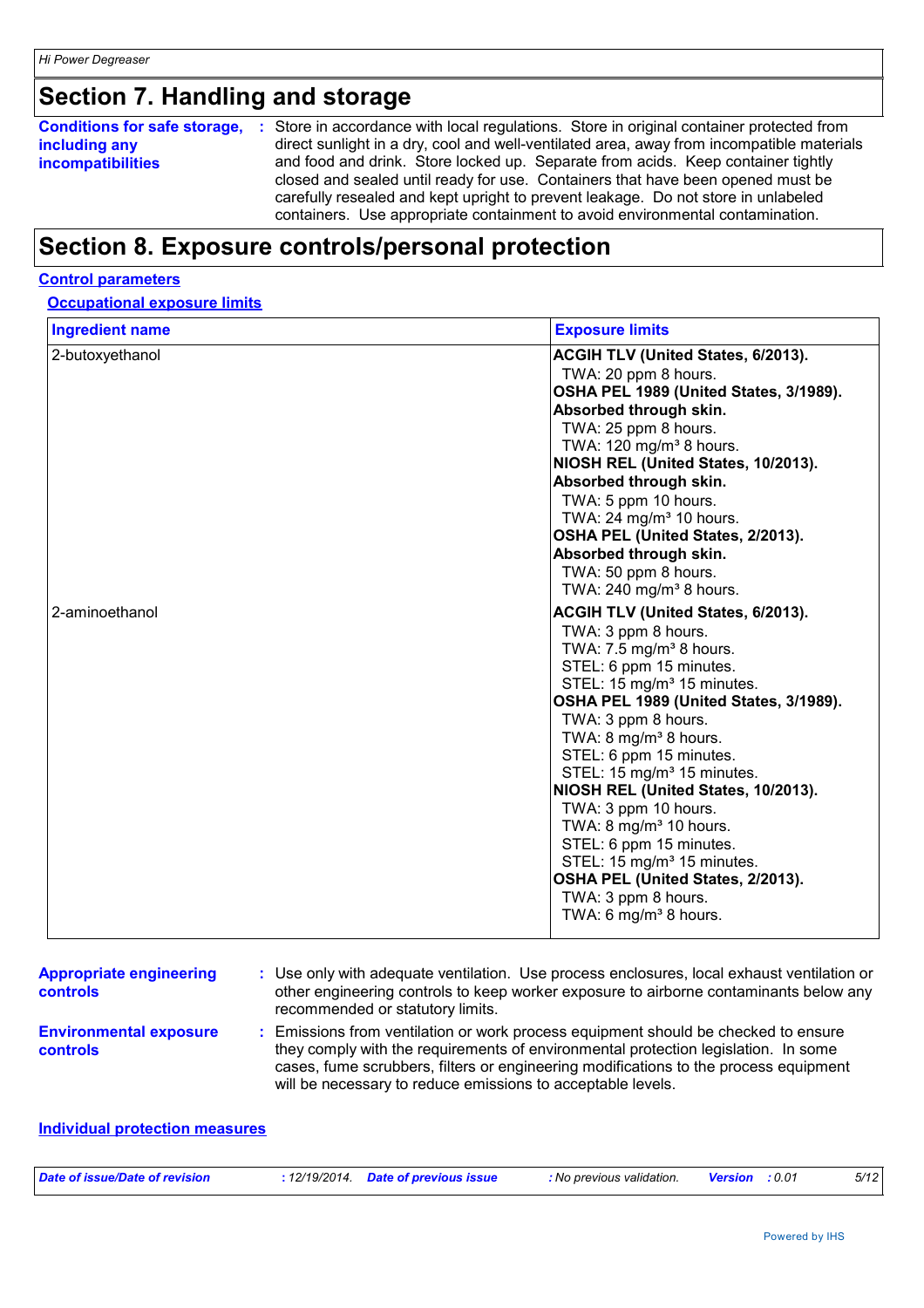## **Section 8. Exposure controls/personal protection**

| <b>Hygiene measures</b>       | : Wash hands, forearms and face thoroughly after handling chemical products, before<br>eating, smoking and using the lavatory and at the end of the working period.<br>Appropriate techniques should be used to remove potentially contaminated clothing.<br>Wash contaminated clothing before reusing. Ensure that eyewash stations and safety<br>showers are close to the workstation location.                                                                                                                                                                                                                      |
|-------------------------------|------------------------------------------------------------------------------------------------------------------------------------------------------------------------------------------------------------------------------------------------------------------------------------------------------------------------------------------------------------------------------------------------------------------------------------------------------------------------------------------------------------------------------------------------------------------------------------------------------------------------|
| <b>Eye/face protection</b>    | : Safety eyewear complying with an approved standard should be used when a risk<br>assessment indicates this is necessary to avoid exposure to liquid splashes, mists,<br>gases or dusts. If contact is possible, the following protection should be worn, unless<br>the assessment indicates a higher degree of protection: chemical splash goggles and/<br>or face shield. If inhalation hazards exist, a full-face respirator may be required instead.                                                                                                                                                              |
| <b>Skin protection</b>        |                                                                                                                                                                                                                                                                                                                                                                                                                                                                                                                                                                                                                        |
| <b>Hand protection</b>        | : Chemical-resistant, impervious gloves complying with an approved standard should be<br>worn at all times when handling chemical products if a risk assessment indicates this is<br>necessary. Considering the parameters specified by the glove manufacturer, check<br>during use that the gloves are still retaining their protective properties. It should be<br>noted that the time to breakthrough for any glove material may be different for different<br>glove manufacturers. In the case of mixtures, consisting of several substances, the<br>protection time of the gloves cannot be accurately estimated. |
| <b>Body protection</b>        | : Personal protective equipment for the body should be selected based on the task being<br>performed and the risks involved and should be approved by a specialist before<br>handling this product.                                                                                                                                                                                                                                                                                                                                                                                                                    |
| <b>Other skin protection</b>  | : Appropriate footwear and any additional skin protection measures should be selected<br>based on the task being performed and the risks involved and should be approved by a<br>specialist before handling this product.                                                                                                                                                                                                                                                                                                                                                                                              |
| <b>Respiratory protection</b> | : Use a properly fitted, air-purifying or air-fed respirator complying with an approved<br>standard if a risk assessment indicates this is necessary. Respirator selection must be<br>based on known or anticipated exposure levels, the hazards of the product and the safe<br>working limits of the selected respirator.                                                                                                                                                                                                                                                                                             |

## **Section 9. Physical and chemical properties**

| <b>Appearance</b>                                 |                                                                             |                          |      |
|---------------------------------------------------|-----------------------------------------------------------------------------|--------------------------|------|
| <b>Physical state</b>                             | : Liquid                                                                    |                          |      |
| <b>Color</b>                                      | : Purple                                                                    |                          |      |
| Odor                                              | $:$ Pine                                                                    |                          |      |
| <b>Odor threshold</b>                             | : Not available                                                             |                          |      |
| pH                                                | $: 12.3 \text{ to } 13$                                                     |                          |      |
| <b>Melting point</b>                              | : $0^{\circ}$ C (32 $^{\circ}$ F)                                           |                          |      |
| <b>Boiling point</b>                              | : $100^{\circ}$ C (212 $^{\circ}$ F)                                        |                          |      |
| <b>Flash point</b>                                | : Closed cup: >93.334°C (>200°F)                                            |                          |      |
| <b>Evaporation rate</b>                           | : Not available                                                             |                          |      |
| <b>Flammability (solid, gas)</b>                  | : Not available                                                             |                          |      |
| Lower and upper explosive<br>(flammable) limits   | : Not available                                                             |                          |      |
| <b>Vapor pressure</b>                             | $:$ <4 kPa (<30 mm Hg) [room temperature]                                   |                          |      |
| <b>Vapor density</b>                              | : <1 [Air = 1]                                                              |                          |      |
| <b>Specific gravity</b>                           | : $1.05$ g/cm <sup>3</sup>                                                  |                          |      |
| <b>Solubility</b>                                 | : Not available                                                             |                          |      |
| <b>Partition coefficient: n-</b><br>octanol/water | : Not available                                                             |                          |      |
| <b>Auto-ignition temperature</b>                  | : Not available                                                             |                          |      |
| <b>Date of issue/Date of revision</b>             | : 12/19/2014.<br><b>Date of previous issue</b><br>: No previous validation. | <b>Version</b><br>: 0.01 | 6/12 |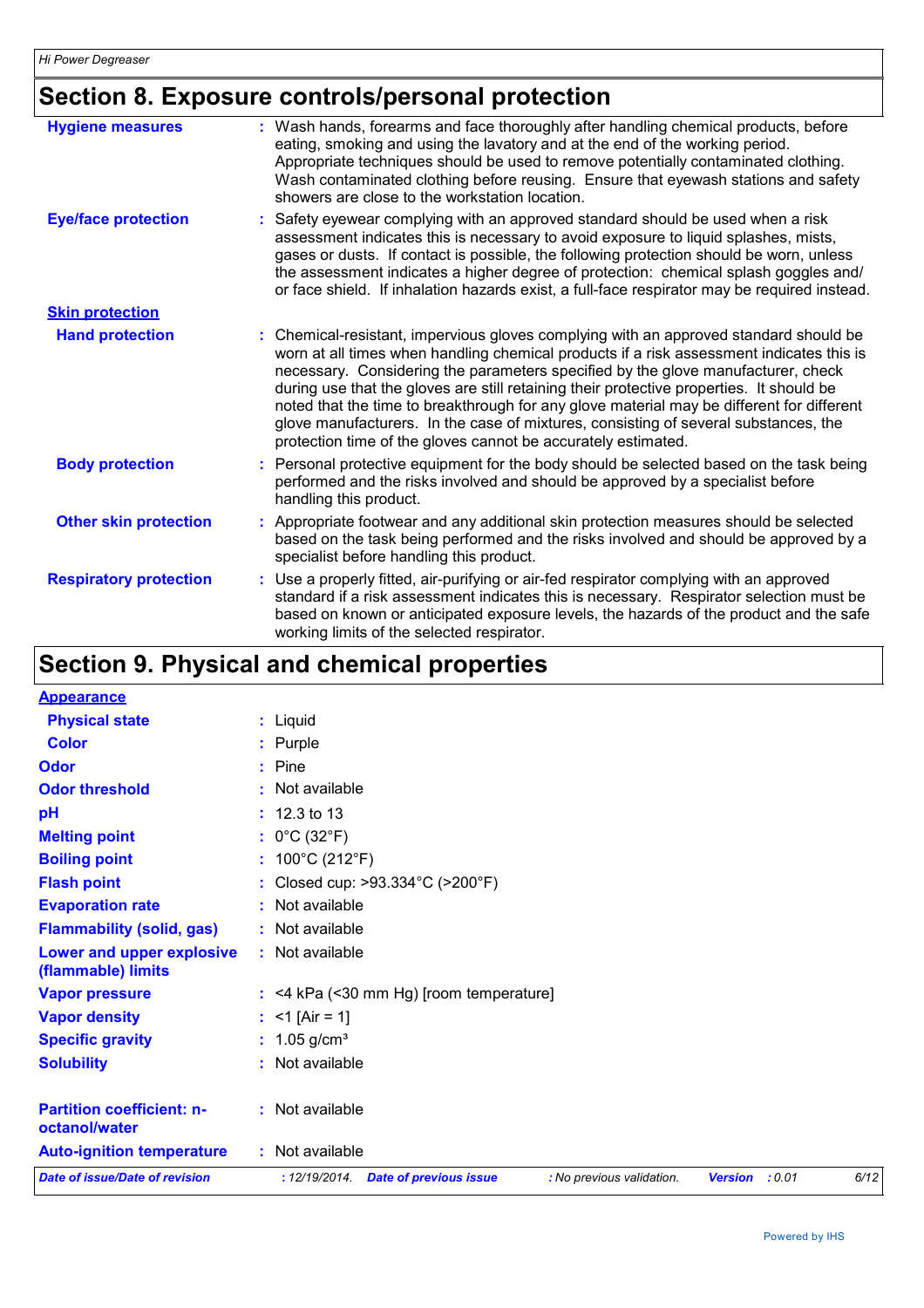## **Section 9. Physical and chemical properties**

| Viscositv |  |
|-----------|--|
|           |  |
|           |  |

**:** Not available

**VOC content :** 7.8%

VOCs are calculated following the requirements under 40 CFR, Part 59, Subpart C for Consumer Products and Subpart D for Architectural Coatings.

## **Section 10. Stability and reactivity**

| <b>Reactivity</b>                                   | : No specific test data related to reactivity available for this product or its ingredients.              |
|-----------------------------------------------------|-----------------------------------------------------------------------------------------------------------|
| <b>Chemical stability</b>                           | : The product is stable.                                                                                  |
| <b>Possibility of hazardous</b><br><b>reactions</b> | : Under normal conditions of storage and use, hazardous reactions will not occur.                         |
| <b>Conditions to avoid</b>                          | : No specific data.                                                                                       |
| Incompatible materials                              | Reactive or incompatible with the following materials:<br>acids                                           |
| <b>Hazardous decomposition</b><br>products          | : Under normal conditions of storage and use, hazardous decomposition products should<br>not be produced. |

## **Section 11. Toxicological information**

### **Information on toxicological effects**

#### **Acute toxicity**

| <b>Product/ingredient name</b> | <b>Result</b>         | <b>Species</b> | <b>Dose</b>           | <b>Exposure</b> |
|--------------------------------|-----------------------|----------------|-----------------------|-----------------|
| 2-butoxyethanol                | ILC50 Inhalation Gas. | Rat            | $450$ ppm             | 14 hours        |
|                                | LD50 Dermal           | Rabbit         | $ 220 \text{ mg/kg} $ |                 |
|                                | ILD50 Oral            | Rat            | $ 250 \text{ mg/kg} $ |                 |
| pentasodium triphosphate       | LD50 Oral             | Rat            | 3120 mg/kg            |                 |
| l 2-aminoethanol               | LD50 Oral             | Rat            | 1720 mg/kg            |                 |

**Irritation/Corrosion**

| <b>Product/ingredient name</b> | <b>Result</b>            | <b>Species</b> | <b>Score</b> | <b>Exposure</b>            | <b>Observation</b> |
|--------------------------------|--------------------------|----------------|--------------|----------------------------|--------------------|
| 2-butoxyethanol                | Eyes - Moderate irritant | Rabbit         |              | 24 hours 100<br>milligrams |                    |
|                                | Eyes - Severe irritant   | Rabbit         |              | 100<br>milligrams          |                    |
|                                | Skin - Mild irritant     | Rabbit         |              | 500<br>milligrams          |                    |
| pentasodium triphosphate       | Skin - Moderate irritant | Rabbit         |              | 24 hours 500<br>milligrams |                    |
| 2-aminoethanol                 | Eyes - Severe irritant   | Rabbit         |              | 250<br>Micrograms          |                    |
|                                | Skin - Moderate irritant | Rabbit         |              | 505<br>milligrams          |                    |

### **Sensitization**

Not available.

### **Mutagenicity**

Not available.

#### **Carcinogenicity**

*Date of issue/Date of revision* **:** *12/19/2014. Date of previous issue : No previous validation. Version : 0.01 7/12*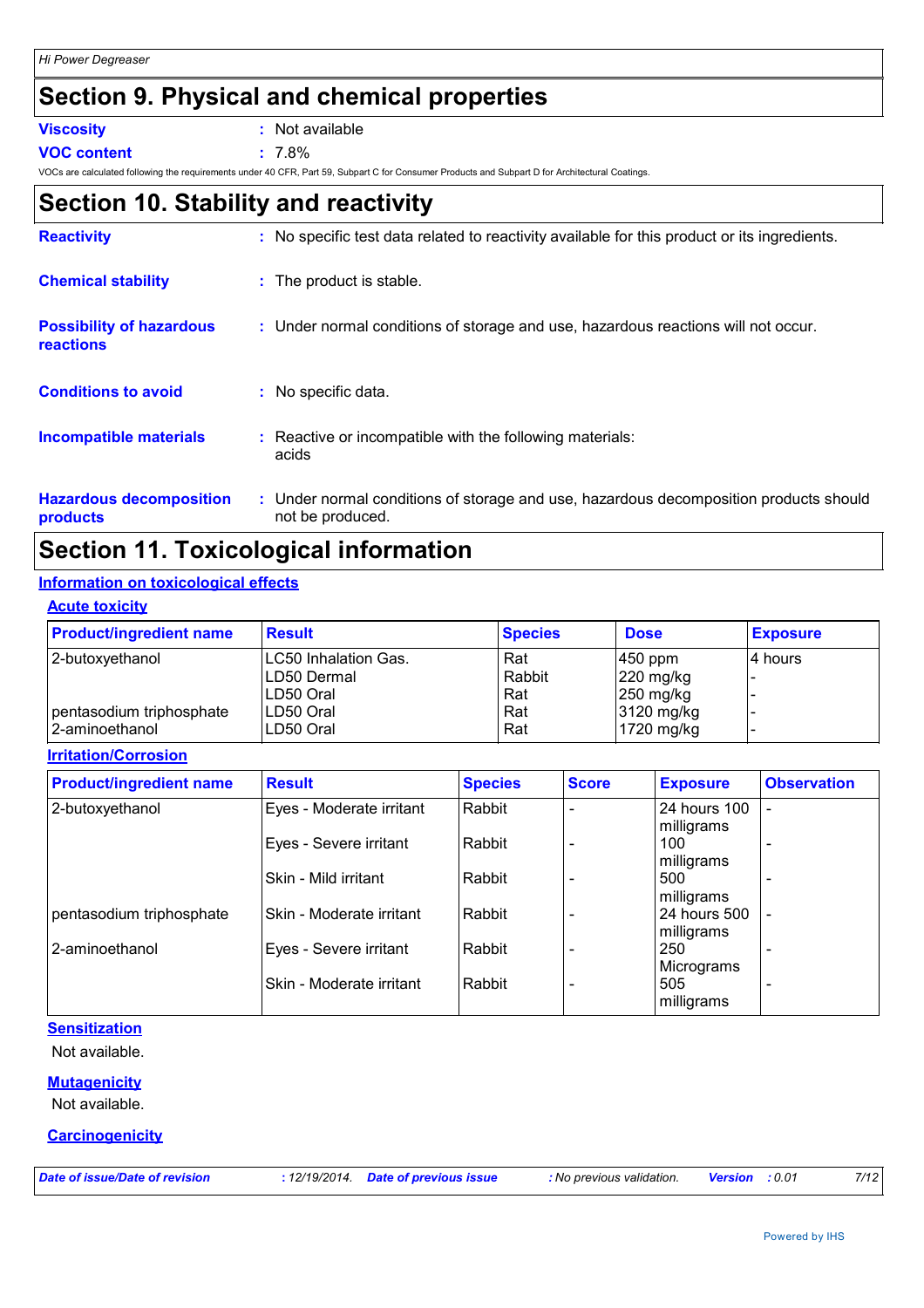## **Section 11. Toxicological information**

Not available.

#### **Classification**

| <b>Product/ingredient name   OSHA</b> |  | <b>IARC</b> | <b>NTP</b> |  |
|---------------------------------------|--|-------------|------------|--|
| 2-butoxyethanol                       |  |             |            |  |
| Danraduativa taviaitu.                |  |             |            |  |

### **Reproductive toxicity**

Not available.

#### **Teratogenicity**

Not available.

#### **Specific target organ toxicity (single exposure)**

Not available.

#### **Specific target organ toxicity (repeated exposure)**

Not available.

#### **Aspiration hazard**

Not available.

#### **Information on the likely routes of exposure :** Not available

#### **Potential acute health effects**

| Eye contact         | : Causes serious eye damage.                                                                                                                                                                                                                 |
|---------------------|----------------------------------------------------------------------------------------------------------------------------------------------------------------------------------------------------------------------------------------------|
| <b>Inhalation</b>   | : Harmful if inhaled. May give off gas, vapor or dust that is very irritating or corrosive to<br>the respiratory system. Exposure to decomposition products may cause a health<br>hazard. Serious effects may be delayed following exposure. |
| <b>Skin contact</b> | : Causes severe burns.                                                                                                                                                                                                                       |
| Ingestion           | : May cause burns to mouth, throat and stomach.                                                                                                                                                                                              |

#### **Symptoms related to the physical, chemical and toxicological characteristics**

| <b>Eye contact</b>  | : Adverse symptoms may include the following:<br>pain<br>watering<br>redness                           |
|---------------------|--------------------------------------------------------------------------------------------------------|
| <b>Inhalation</b>   | : No specific data.                                                                                    |
| <b>Skin contact</b> | : Adverse symptoms may include the following:<br>pain or irritation<br>redness<br>blistering may occur |
| <b>Ingestion</b>    | : Adverse symptoms may include the following:<br>stomach pains                                         |

### **Delayed and immediate effects and also chronic effects from short and long term exposure**

| Date of issue/Date of revision               | <b>Date of previous issue</b><br>:12/19/2014. | : No previous validation. | <b>Version</b> : 0.01 | 8/12 |
|----------------------------------------------|-----------------------------------------------|---------------------------|-----------------------|------|
| <b>Potential immediate</b><br><b>effects</b> | : Not available                               |                           |                       |      |
| <b>Long term exposure</b>                    |                                               |                           |                       |      |
| <b>Potential delayed effects</b>             | : Not available                               |                           |                       |      |
| <b>Potential immediate</b><br><b>effects</b> | : Not available                               |                           |                       |      |
| <b>Short term exposure</b>                   |                                               |                           |                       |      |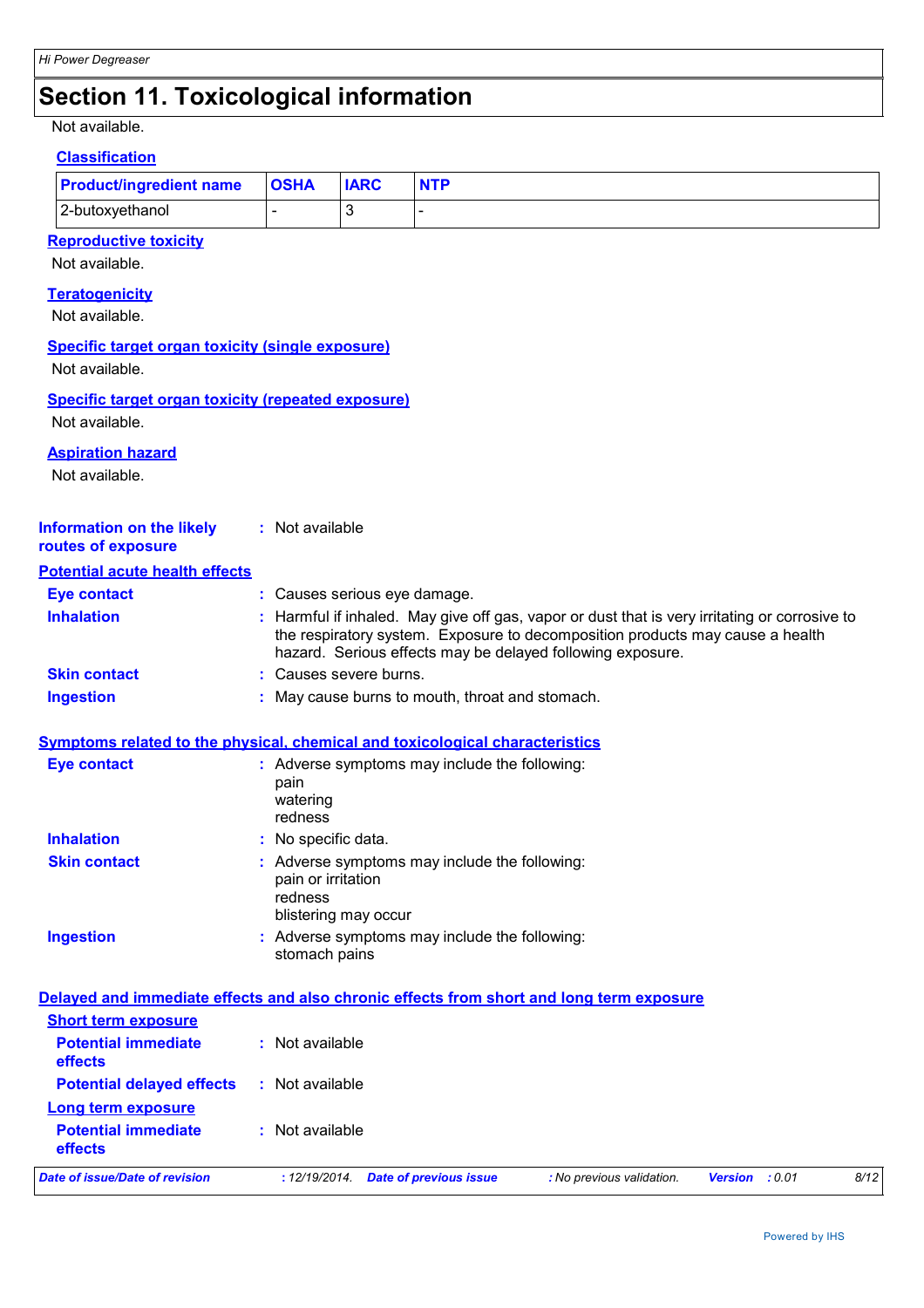## **Section 11. Toxicological information**

### **Potential delayed effects :** Not available

**Potential chronic health effects**

### Not available.

| <b>General</b>               | : No known significant effects or critical hazards. |
|------------------------------|-----------------------------------------------------|
| <b>Carcinogenicity</b>       | : No known significant effects or critical hazards. |
| <b>Mutagenicity</b>          | : No known significant effects or critical hazards. |
| <b>Teratogenicity</b>        | : No known significant effects or critical hazards. |
| <b>Developmental effects</b> | : No known significant effects or critical hazards. |
| <b>Fertility effects</b>     | : No known significant effects or critical hazards. |

#### **Numerical measures of toxicity**

### **Acute toxicity estimates**

| <b>Route</b>       | <b>ATE value</b>         |
|--------------------|--------------------------|
| Oral               | $ 4255.8 \text{ mg/kg} $ |
| Dermal             | 4230.8 mg/kg             |
| Inhalation (gases) | 8653.8 ppm               |

### **Section 12. Ecological information**

### **Toxicity**

| <b>Product/ingredient name</b> | <b>Result</b>                        | <b>Species</b>                                 | <b>Exposure</b> |
|--------------------------------|--------------------------------------|------------------------------------------------|-----------------|
| 2-butoxyethanol                | Acute EC50 1000 mg/l Fresh water     | Daphnia - Daphnia magna                        | 48 hours        |
|                                | Acute LC50 800000 µg/l Marine water  | Crustaceans - Crangon crangon                  | 48 hours        |
|                                | Acute LC50 1250000 µg/l Marine water | Fish - Menidia beryllina                       | 96 hours        |
| pentasodium triphosphate       | Acute EC50 276.61 mg/l Fresh water   | Crustaceans - Ceriodaphnia<br>Idubia - Neonate | 48 hours        |
| 2-aminoethanol                 | Acute EC50 80000 µg/l Fresh water    | Algae - Isochrysis galbana                     | 96 hours        |
|                                | Acute LC50 100000 µg/l Marine water  | Crustaceans - Crangon crangon -<br>Adult       | 48 hours        |
|                                | Acute LC50 170000 µg/l Fresh water   | Fish - Carassius auratus                       | 96 hours        |

#### **Persistence and degradability**

Not available.

#### **Bioaccumulative potential**

| <b>Product/ingredient name</b>    | $\mathsf{LogP}_\mathsf{ow}$ | <b>BCF</b> | <b>Potential</b> |
|-----------------------------------|-----------------------------|------------|------------------|
| 2-butoxyethanol<br>2-aminoethanol | 0.81<br>121<br>-1.0.        |            | low<br>low       |

### **Mobility in soil**

| <b>Soil/water partition</b><br><b>coefficient (Koc)</b> | : Not available              |
|---------------------------------------------------------|------------------------------|
| Othor advarce offects                                   | . No known cianificant offee |

### **Other adverse effects** : No known significant effects or critical hazards.

| Date of issue/Date of revision | : 12/19/2014 Date of previous issue | : No previous validation. | <b>Version</b> : 0.01 | 9/12 |
|--------------------------------|-------------------------------------|---------------------------|-----------------------|------|
|                                |                                     |                           |                       |      |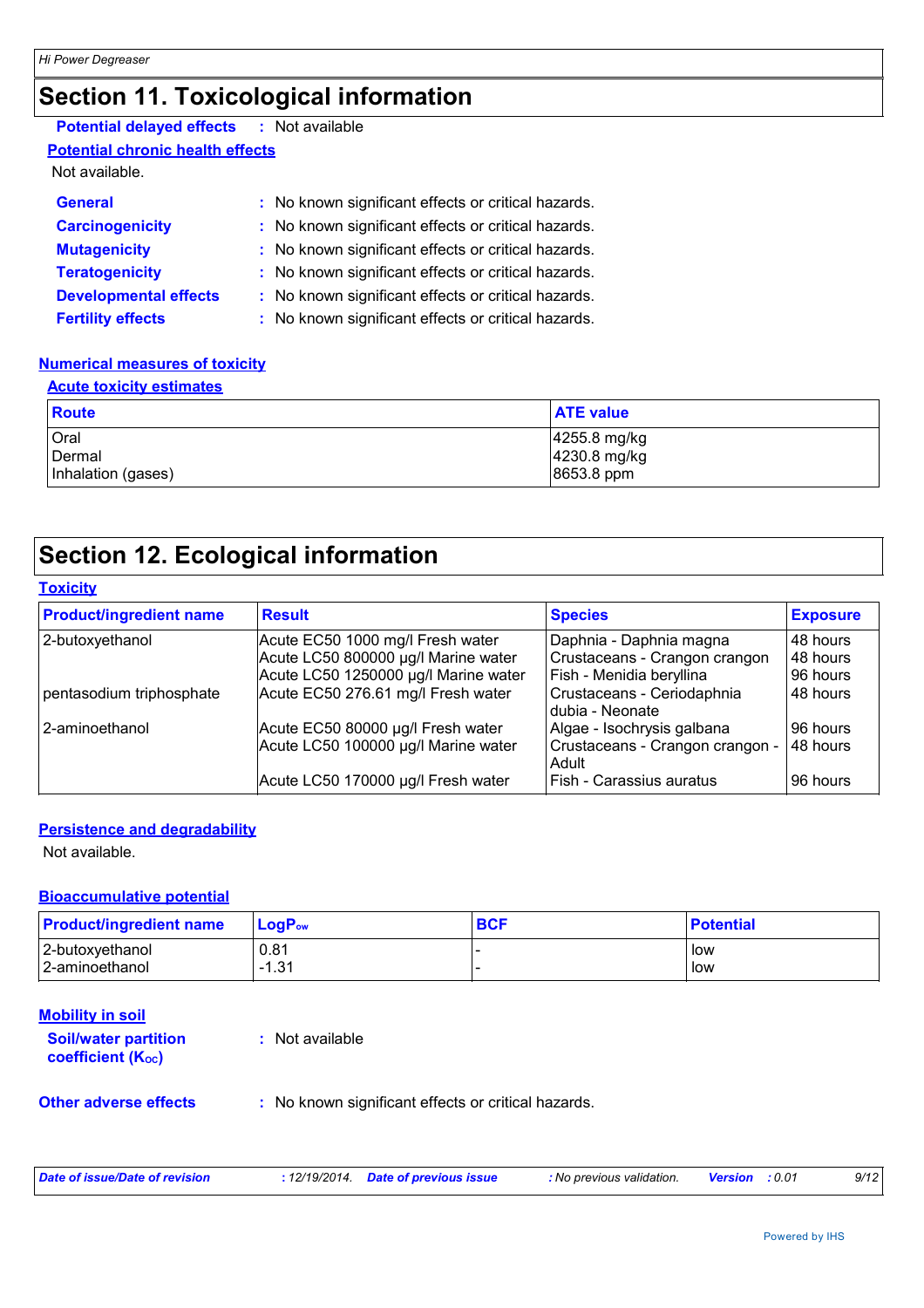### **Section 13. Disposal considerations**

**Disposal methods :**

The generation of waste should be avoided or minimized wherever possible. Disposal of this product, solutions and any by-products should at all times comply with the requirements of environmental protection and waste disposal legislation and any regional local authority requirements. Dispose of surplus and non-recyclable products via a licensed waste disposal contractor. Waste should not be disposed of untreated to the sewer unless fully compliant with the requirements of all authorities with jurisdiction. Waste packaging should be recycled. Incineration or landfill should only be considered when recycling is not feasible. This material and its container must be disposed of in a safe way. Care should be taken when handling emptied containers that have not been cleaned or rinsed out. Empty containers or liners may retain some product residues. Avoid dispersal of spilled material and runoff and contact with soil, waterways, drains and sewers.

### **Section 14. Transport information**

|                                      | <b>DOT Classification</b> | <b>IMDG</b>   | <b>IATA</b>   |
|--------------------------------------|---------------------------|---------------|---------------|
| <b>UN number</b>                     | Not regulated             | Not regulated | Not regulated |
| <b>UN proper shipping</b><br>name    | $\overline{\phantom{a}}$  |               |               |
| <b>Transport hazard</b><br>class(es) | $\overline{\phantom{0}}$  |               |               |
| <b>Packing group</b>                 | $\overline{\phantom{0}}$  | -             | -             |
| <b>Environmental</b><br>hazards      | No.                       | No.           | No.           |
| <b>Additional</b><br>information     |                           |               |               |

**Special precautions for user : Transport within user's premises: always transport in closed containers that are** upright and secure. Ensure that persons transporting the product know what to do in the event of an accident or spillage.

**Transport in bulk according :** Not available. **to Annex II of MARPOL 73/78 and the IBC Code**

### **Section 15. Regulatory information**

**U.S. Federal regulations : United States inventory (TSCA 8b)**: All components are listed or exempted.

| <b>Clean Air Act Section 112 : Not listed</b> |                                   |
|-----------------------------------------------|-----------------------------------|
| (b) Hazardous Air                             |                                   |
| <b>Pollutants (HAPs)</b>                      |                                   |
| <b>SARA 311/312</b>                           |                                   |
| <b>Classification</b>                         | : Immediate (acute) health hazard |
| <b>Composition/information on ingredients</b> |                                   |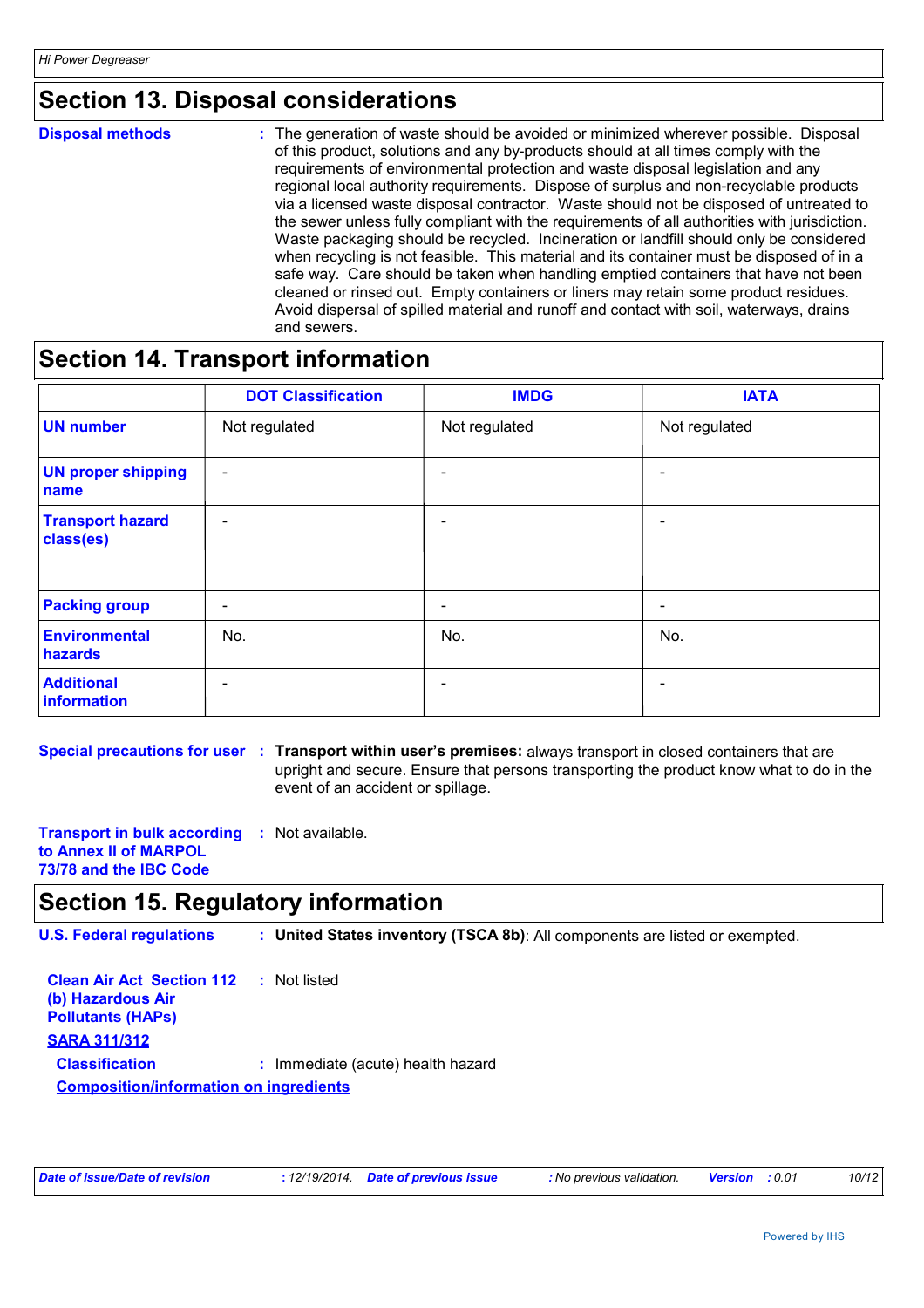### **Section 15. Regulatory information**

| <b>Name</b>              | $\frac{9}{6}$ | <b>Fire</b> | <b>Sudden</b><br><b>hazard release of</b><br><b>pressure</b> | <b>Reactive</b> | <b>Immediate</b><br>(acute)<br>health<br>hazard | <b>Delayed</b><br>(chronic)<br>health<br>hazard |
|--------------------------|---------------|-------------|--------------------------------------------------------------|-----------------|-------------------------------------------------|-------------------------------------------------|
| 2-butoxyethanol          | $5 - 10$      | Yes.        | No.                                                          | No.             | Yes.                                            | No.                                             |
| pentasodium triphosphate | - 5           | No.         | No.                                                          | No.             | Yes.                                            | No.                                             |
| 2-aminoethanol           | - 5           | Yes.        | No.                                                          | No.             | Yes.                                            | No.                                             |

#### **SARA 313**

|                                           | <b>Product name</b> | <b>CAS number</b> | %   |
|-------------------------------------------|---------------------|-------------------|-----|
| <b>Form R - Reporting</b><br>requirements | 2-butoxyethanol     | 111-76-2          | 5.2 |

SARA 313 notifications must not be detached from the SDS and any copying and redistribution of the SDS shall include copying and redistribution of the notice attached to copies of the SDS subsequently redistributed.

#### **State regulations**

#### **International regulations**

**Canada inventory :** All components are listed or exempted.

### **Section 16. Other information**

### **Hazardous Material Information System (U.S.A.)**



**Caution: HMIS® ratings are based on a 0-4 rating scale, with 0 representing minimal hazards or risks, and 4 representing significant hazards or risks Although HMIS® ratings are not required on SDSs under 29 CFR 1910. 1200, the preparer may choose to provide them. HMIS® ratings are to be used with a fully implemented HMIS® program. HMIS® is a registered mark of the National Paint & Coatings Association (NPCA). HMIS® materials may be purchased exclusively from J. J. Keller (800) 327-6868.**

**The customer is responsible for determining the PPE code for this material.**

#### **National Fire Protection Association (U.S.A.)**



**Reprinted with permission from NFPA 704-2001, Identification of the Hazards of Materials for Emergency Response Copyright ©1997, National Fire Protection Association, Quincy, MA 02269. This reprinted material is not the complete and official position of the National Fire Protection Association, on the referenced subject which is represented only by the standard in its entirety.**

**Copyright ©2001, National Fire Protection Association, Quincy, MA 02269. This warning system is intended to be interpreted and applied only by properly trained individuals to identify fire, health and reactivity hazards of chemicals. The user is referred to certain limited number of chemicals with recommended classifications in NFPA 49 and NFPA 325, which would be used as a guideline only. Whether the chemicals are classified by NFPA or not, anyone using the 704 systems to classify chemicals does so at their own risk.**

| Date of issue/Date of revision |               | : 12/19/2014. Date of previous issue | : No previous validation. | <b>Version</b> : 0.01 | 11/12 |
|--------------------------------|---------------|--------------------------------------|---------------------------|-----------------------|-------|
|                                | : 12/19/2014. |                                      |                           |                       |       |
| Date of printing               | : 12/19/2014. |                                      |                           |                       |       |
| <b>History</b>                 |               |                                      |                           |                       |       |